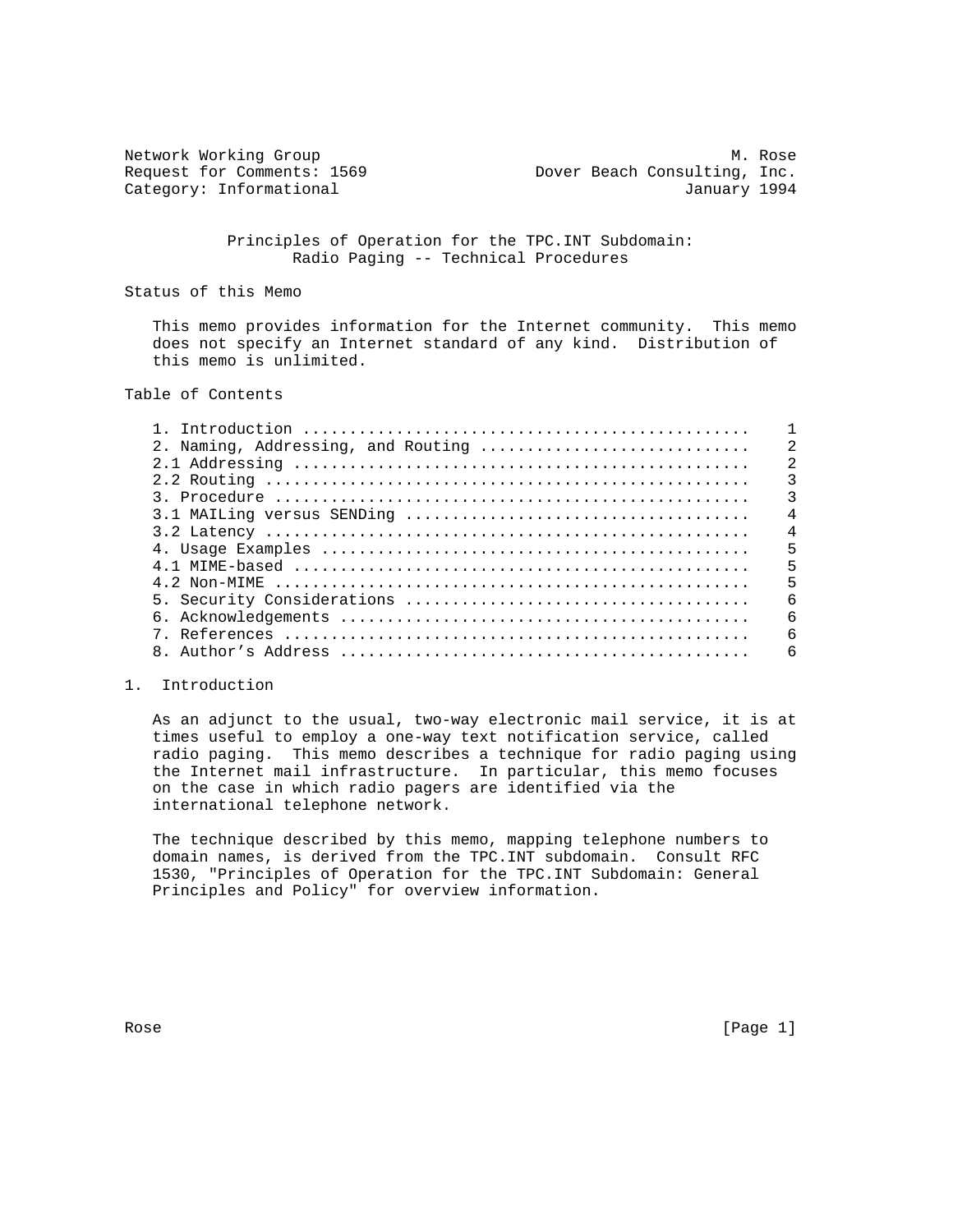2. Naming, Addressing, and Routing

A radio pager is identified by a telephone number, e.g.,

+1 415 940 8776

 where "+1" indicates the IDDD country code, and the remaining string is a telephone number within that country.

2.1. Addressing

 This number is used to construct the address of a radio pager server, which forms the recipient address for the message, e.g., one of:

 pager-alpha@6.7.7.8.0.4.9.5.1.4.1.tpc.int pager-numeric@6.7.7.8.0.4.9.5.1.4.1.tpc.int

 where the domain-part is constructed by reversing the telephone number, converting each digit to a domain-label, and being placed under "tpc.int." (The telephone number must not include any international access codes.)

In addition, addresses of the form

 pager.ATOM@6.7.7.8.0.4.9.5.1.4.1.tpc.int pager-alpha.ATOM@6.7.7.8.0.4.9.5.1.4.1.tpc.int pager-numeric.ATOM@6.7.7.8.0.4.9.5.1.4.1.tpc.int

 where "ATOM" is an (optional) RFC 822 atom [1], are reserved for future use. Note that the mailbox syntax is purposefully restricted in the interests of pragmatism. To paraphrase RFC 822, an atom is defined as:

 $atom = 1*atomchar$ 

 atomchar= <any upper or lowercase alphabetic character  $(A-Z a-z)$  / <any digit (0-9)> / "!" / "#" / "\$" / "%" / "&" / "'" / "\*" / "+" / "-" / "/" / "=" / "?" / "^" / "\_" / "'" / "{" / "|" / "}" / "˜"

 Finally, note that some Internet mail software (especially gateways from outside the Internet) impose stringent limitations on the size of a mailbox-string. Thus, originating user agents should take care in limiting the local-part to no more than 70 or so characters.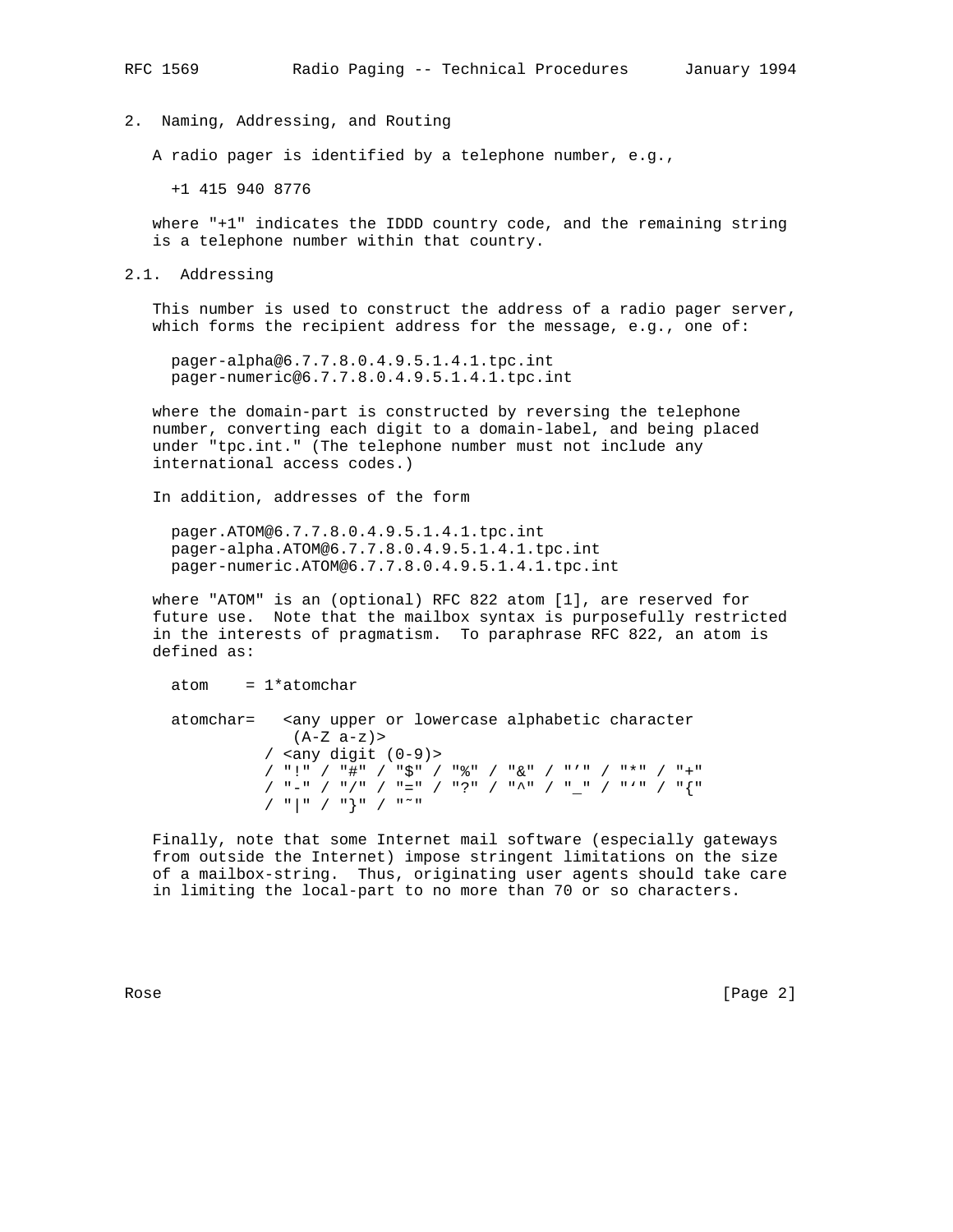## 2.2. Routing

 The message is routed in exactly the same fashion as all other electronic mail, i.e., using the MX algorithm [2]. Since a radio pager server might be able to access many radio pagers, the wildcarding facilities of the DNS [3,4] are used accordingly. For example, if a radio pager server residing at "dbc.mtview.ca.us" is willing to access any radio pager with a telephone number prefix of

+1 415 940

then this resource record might be present

\*.0.4.9.5.1.4.1.tpc.int. IN MX 10 dbc.mtview.ca.us.

 Naturally, if several radio pager servers were willing to access any radio pager in that prefix, multiple MX resource records would be present.

 It should be noted that the presence of a wildcard RR which matches a radio pager server's address does not imply that the corresponding telephone number is valid, or, if valid, that a radio pager is identified by the phone number. Rather, the presence of a wildcard RR indicates that a radio pager server is willing to attempt access.

3. Procedure

 When information is to be sent to a radio pager, the user application constructs an RFC 822 message, containing a "Message-ID" field and a textual content (e.g., a "text/plain" content [5]).

 The message is then sent to the radio pager server's electronic mail address.

 The radio pager server begins by looking at the local part of the address. If the local-part is the literal string "pager-alpha" then this indicates that the recipient is using an alpha-numeric pager. The radio pager server consults a local database to determine how to send the page based on the domain-part. This local knowledge includes information about the protocol used to talk to the paging network and the access number. As such, a radio pager server will register itself in the DNS as providing service only to those phone numbers for which it has such knowledge.

 Otherwise, if the local-part is the literal string "pager-numeric" then this indicates that the recipient is using a numeric pager. The radio pager server may consult a local database to determine how to send the page based on the domain-part; or, it may dial the number

Rose [Page 3]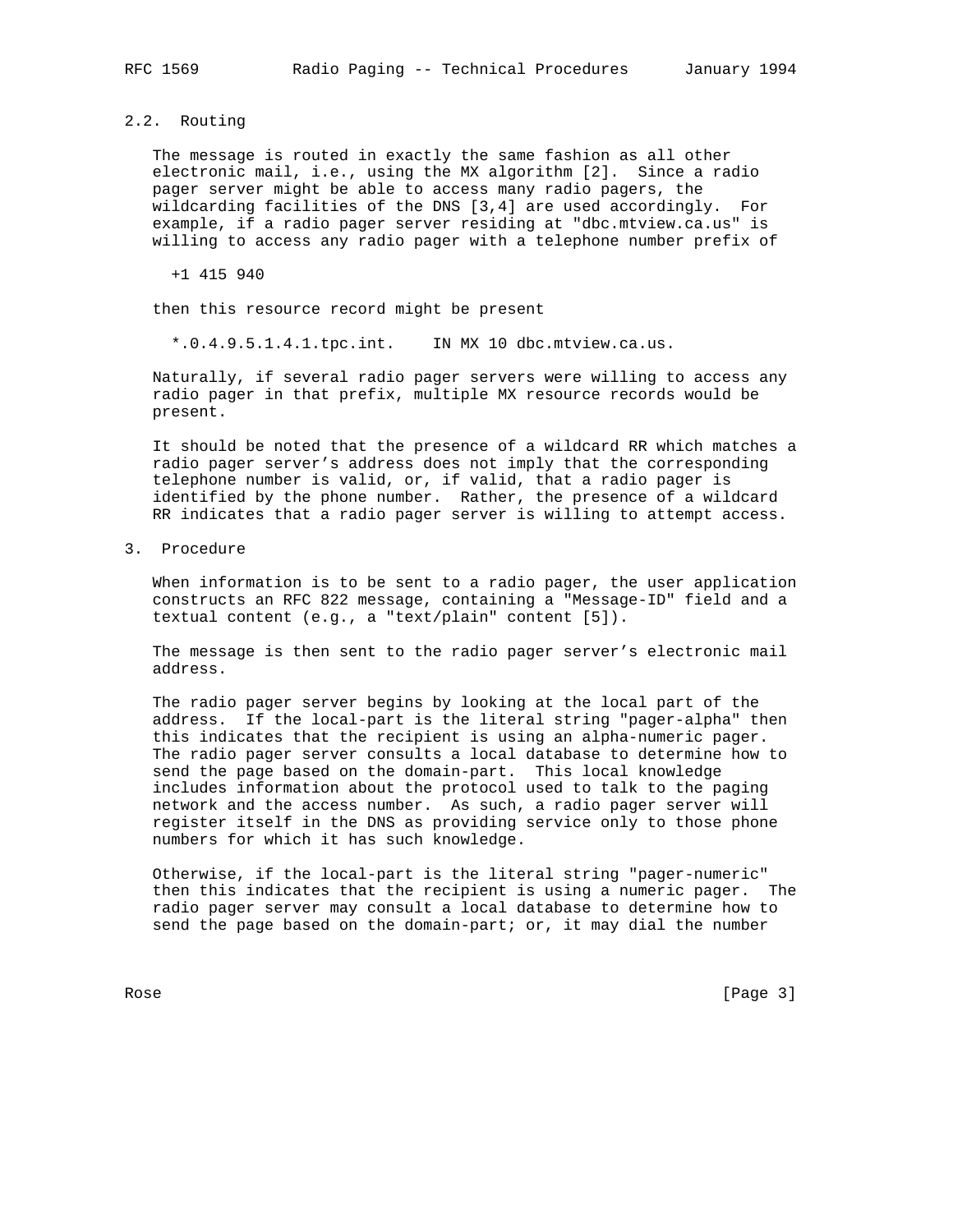specified in the domain-part directly.

 For alpha-numeric pagers, the radio pager server determines which information found in the headers and body of the message are used when constructing the paging message. For example, some radio pager servers might choose to examine the "To" and "Subject" fields, in addition to the body, whilst other radio pager servers might choose to simply send the body verbatim.

 For numeric pagers, the radio pager server sends only the body, which must consistent solely of digits.

#### 3.1. MAILing versus SENDing

 An SMTP client communicating with a radio pager server may use attempt either the MAIL or SEND command. The radio pager server MUST support the MAIL command, and MAY support any of the SEND, SOML, or SAML commands.

 If the MAIL command is used, then a positive completion reply to both the RCPT and DATA commands indicates, at a minimum, that the message has been queued for transmission into the radio paging network for the recipient, but is at least queued for transmission into the radio paging network.

 If the SEND command is used, then a positive completion reply to both the RCPT and DATA commands indicates that the message has been accepted by the radio paging network for delivery to the recipient.

 If the SOML or SAML command is used, then a positive completion reply to both the RCPT and DATA commands indicates that the message may have been accepted by the radio paging network for delivery to the recipient.

#### 3.2. Latency

 Although the Internet electronic mail service tends to perform delivery in a timely and reliable manner, some paging services will wish to provide a higher degree of assurance to their clients, in particular guaranteeing that a positive reply code means that the page has been sent on the radio network. For such requirements, the primary constraints are server implementation and client/server network connectivity.

 A client that uses the SEND or SAML commands is explicitly requesting real-time transmission on the radio network and is requiring that the server reply code will carry a statement of success or failure about that transmission.

Rose [Page 4] [Page 4] [Page 4] [Page 4] [Page 4] [Page 4] [Page 4] [Page 4] [Page 4] [Page 4] [Page 4] [Page 4] [Page 4] [Page 4] [Page 4] [Page 4] [Page 4] [Page 4] [Page 4] [Page 4] [Page 4] [Page 4] [Page 4] [Page 4] [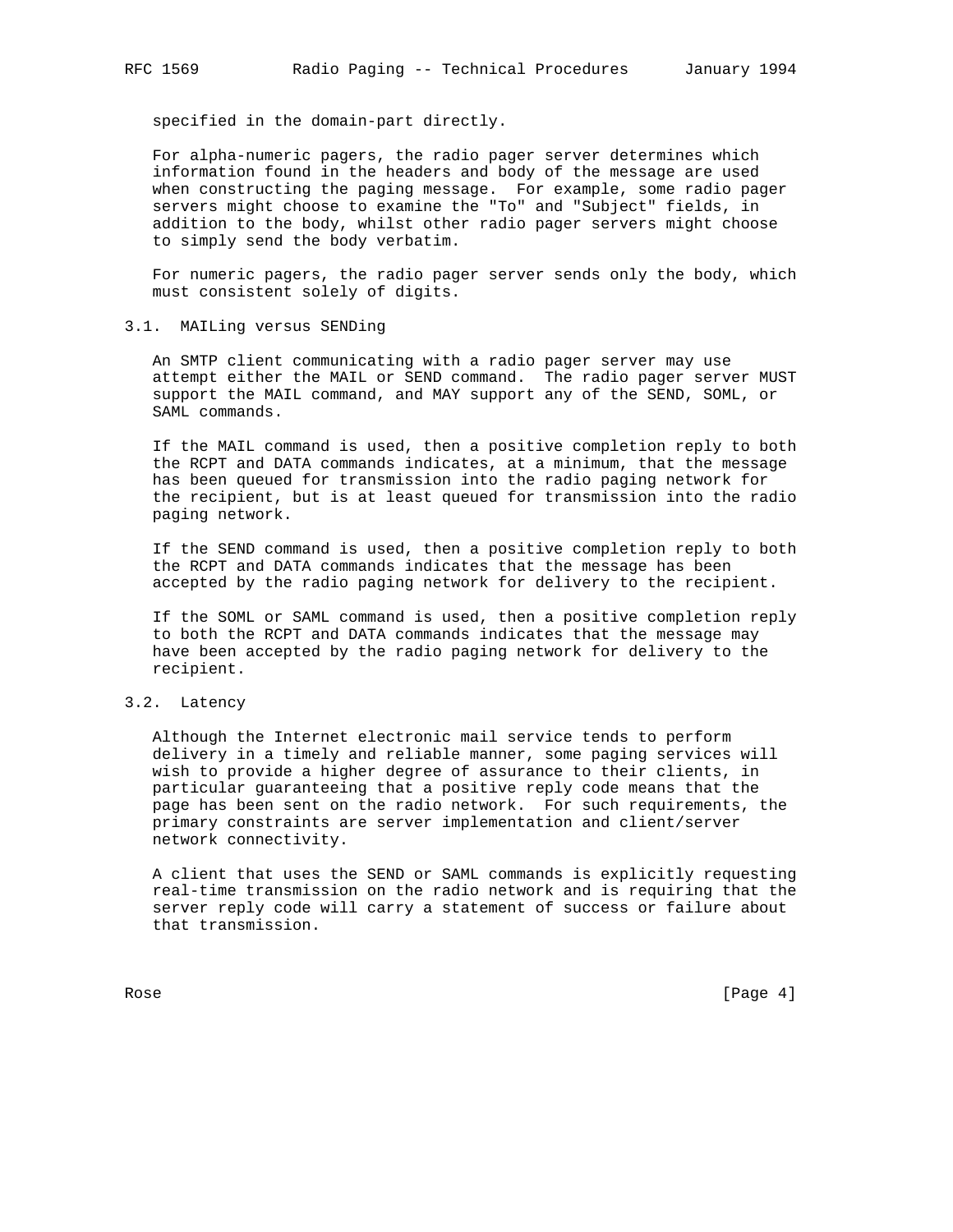The IP level of the Internet performs datagram store-and-forward service, but gives the end system hosts the appearance of direct connectivity, by virtue of allowing interactive service. The Internet electronic mail service adds another layer of store-and forward indirection, so that messages may go through any number of relays (and/or gateways). This may introduce arbitrarily large delays of minutes, hours, or days.

 A client that configures their Internet attachment to permit "direct" SMTP connectivity to a pager server will be able to submit paging requests to the server directly, without additional SMTP-relaying. That is, transmission from paging client to paging server will be one "SMTP-hop"only. This will eliminate any possibility of non deterministic delay by the Internet itself.

 The combination of configuring paging server and paging client to allow direct IP/SMTP-level interaction and ensuring that they use SEND or SAML commands only will mean that a client receiving a positive reply from the server is assured that the page has been sent on the radio network.

4. Usage Examples

## 4.1. MIME-based

 To: pager-alpha@6.7.7.8.0.4.9.5.1.4.1.tpc.int cc: Marshall Rose <mrose@dbc.mtview.ca.us> From: Carl Malamud <carl@malamud.com> Date: Thu, 22 Jul 1993 08:38:00 -0800 Subject: First example, for an alphanumeric pager Message-ID: <19930908220700.1@malamud.com> MIME-Version: 1.0 Content-Type: text/plain; charset=us-ascii

A brief textual message.

# 4.2. Non-MIME

 To: pager-numeric@6.7.7.8.0.4.9.5.1.4.1.tpc.int cc: Marshall Rose <mrose@dbc.mtview.ca.us> From: Carl Malamud <carl@malamud.com> Date: Thu, 22 Jul 1993 08:38:00 -0800 Subject: Second example, for a numeric pager Message-ID: <19930908220700.2@malamud.com>

2026282044